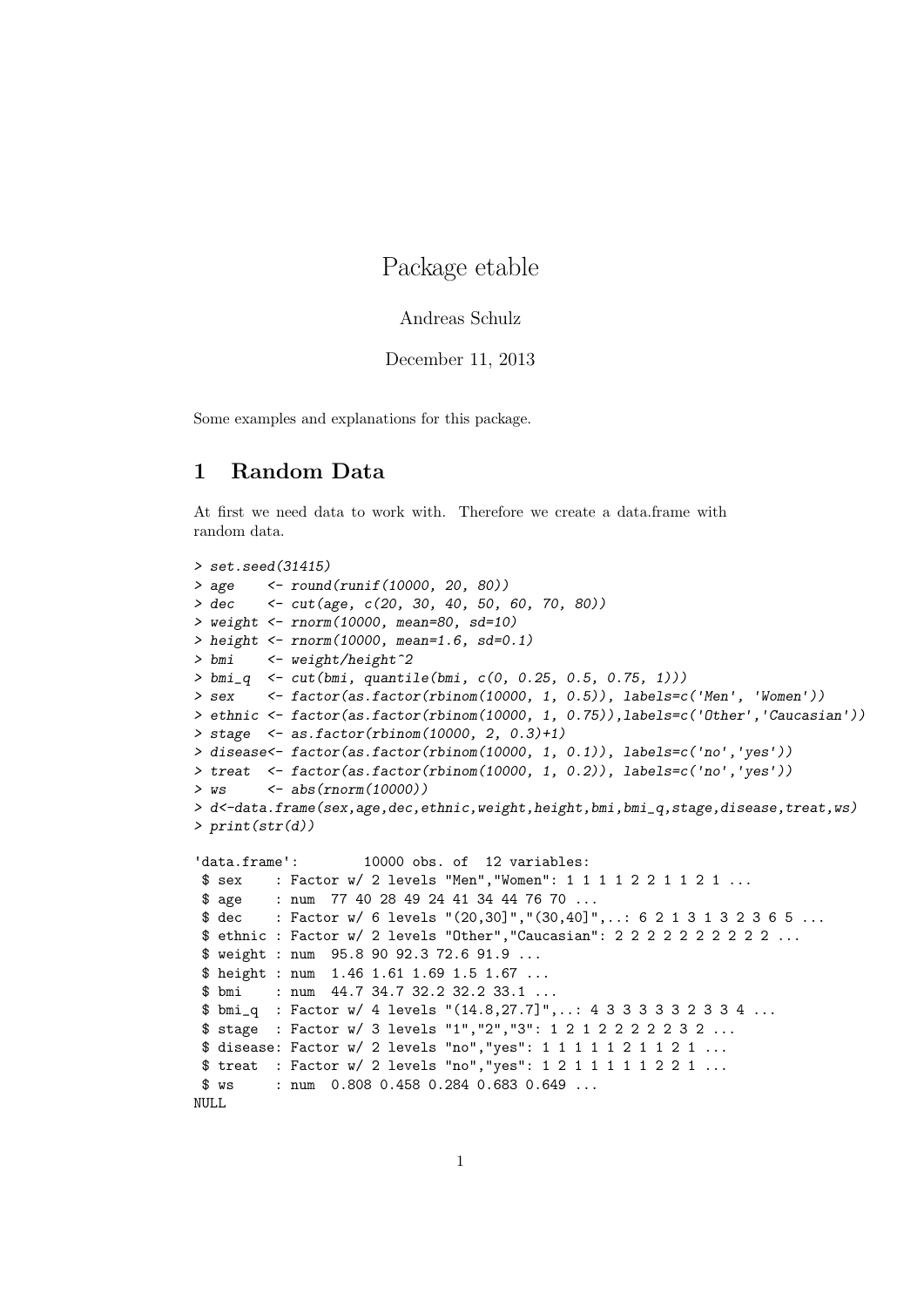# 2 Simple tables

#### 2.1  $2 \times 1$  table.

Here is a simple example for a table with predefined cell-function igr\_cell. We want to calculate median, Q1 and Q3 for bmi variable in data.frame d. We select a variable to calculate with, x  $vars='bmi'$ . With data=d we set the data.frame. With rows='sex' we set the factor to separate the table in rows. Parameter rnames='Sex' gives only the label for the row factor.

```
> Tab <- tabular.ade(x_vars='bmi', rows='sex', rnames='Sex', data=d, FUN=iqr_cell)
> print(xtable(Tab, caption='Median (Q1/Q3) of BMI'), include.rownames=F,
+ include.colnames=F, caption.placement="top")
```

|            | Table 1: Median $(Q1/Q3)$ of BMI |
|------------|----------------------------------|
| <b>Sex</b> |                                  |
| Men        | 31.2 (27.6/35.2)                 |
| Women      | 31.4 (27.8/35.2)                 |

## 2.2  $2 \times 2$  table.

For creating a  $2 \times 2$  table, we need to specify a second factor for columns. Let it be ethnicity cols='ethnic' and set the label to cnames='Ethnicity'.

- > Tab<-tabular.ade(x\_vars='bmi', rows='sex', rnames='Sex', cols='ethnic',
- + cnames='Ethnicity', data=d, FUN=iqr\_cell)
- > print(xtable(Tab, caption='Median (Q1/Q3) of BMI'), include.rownames=F,
- + include.colnames=F, caption.placement="top")

| Table 2: Median $(Q1/Q3)$ of BMI |       |                  |                 |
|----------------------------------|-------|------------------|-----------------|
|                                  | Sex   |                  |                 |
| Ethnicity                        |       | Other            | Caucasian       |
|                                  | Men   | 31.2 (27.6/35.2) | 31.3(27.6/35.2) |
|                                  | Women | 31.5(27.8/35.2)  | 31.3(27.9/35.2) |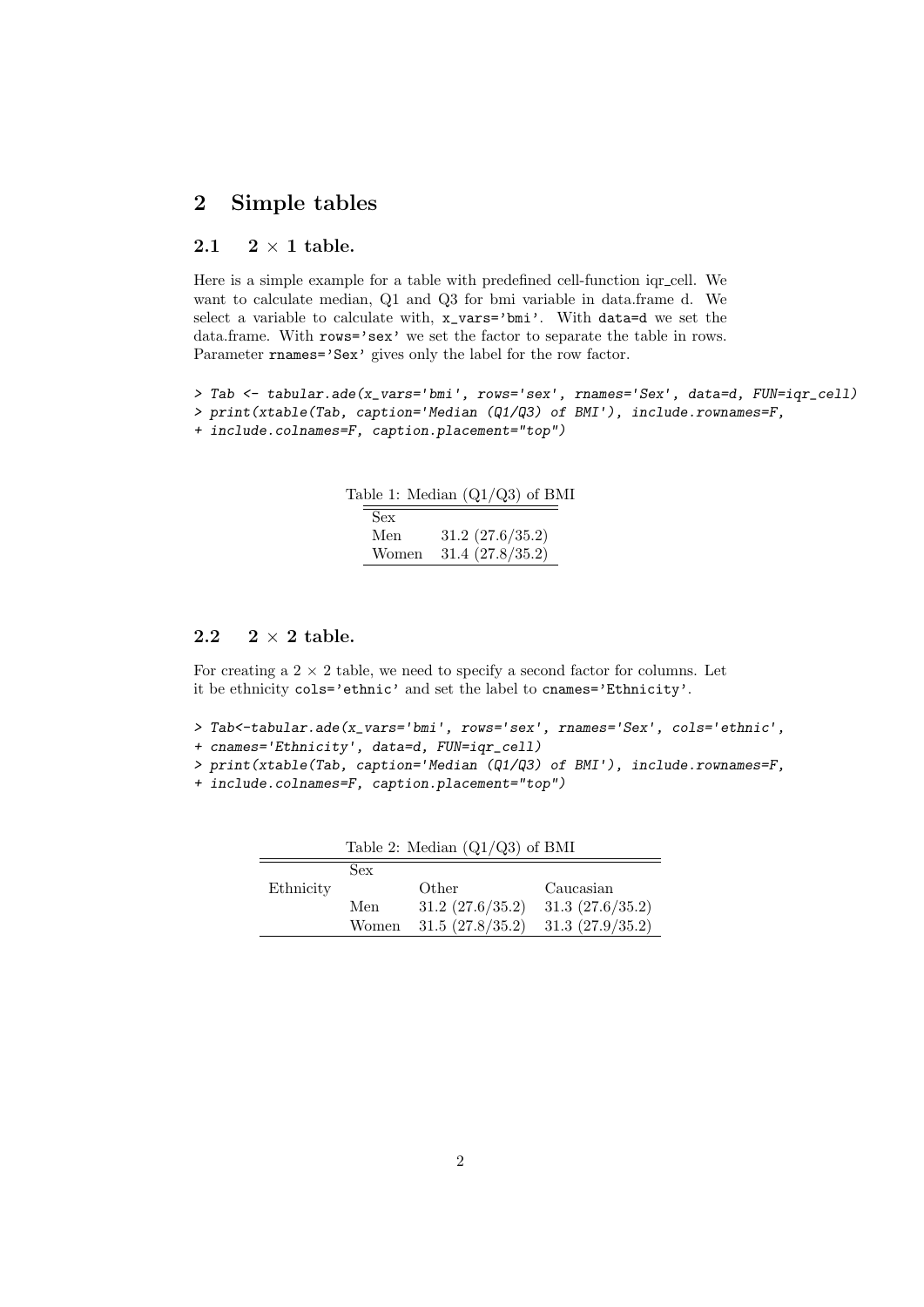## 2.3 n(nested)  $\times$  2 table.

We can use more then one factor for rows(cols) to create nested rows(columns). Use rows=c('sex', 'dec'), rnames=c('Sex', 'Decades') to make more complicated table.

- > Tab<-tabular.ade(x\_vars='bmi', rows=c('sex', 'dec'), rnames=c('Sex', 'Decades'),
- + cols='ethnic', cnames='Ethnicity', data=d, FUN=iqr\_cell)
- > print(xtable(Tab, caption='Median (Q1/Q3) of BMI'), include.rownames=F,
- + include.colnames=F, caption.placement="top")

|           | Sex   | Decades                |                       |                  |
|-----------|-------|------------------------|-----------------------|------------------|
| Ethnicity |       |                        | Other                 | Caucasian        |
|           | Men   | (20, 30)               | 31.5(28.1/35.5)       | 30.9(27.5/35.1)  |
|           |       | $\left(30,40\right]$   | 31.4 (27.4/35.3)      | 31.3(27.5/34.9)  |
|           |       | (40, 50)               | 31.1 (27.7/35.4)      | 31.1 (27.9/35.1) |
|           |       | (50, 60]               | 31.9(27.7/35.2)       | 31.3(27.7/34.9)  |
|           |       | (60, 70)               | 31.2 (27.6/35.1)      | 31.4 (27.5/35.7) |
|           |       | $\left(70,80\right]$   | 30.1 (26.7/34.4)      | 31.4 (27.7/35.2) |
|           | Women | (20,30)                | 30.9 (26.8/35.8)      | 31.1 (27.6/35.8) |
|           |       | $\left(30.40\right]$   | 31.6 (27.5/34.9)      | 31.1 (27.7/34.8) |
|           |       | (40, 50]               | 31.9(27.8/36.0)       | 31.6 (28.0/35.5) |
|           |       | $\left(50,\!60\right]$ | 31.0 (27.9/34.7)      | 31.3 (28.2/35.5) |
|           |       | (60.70)                | 31.8(28.2/35.0)       | 31.4 (27.8/34.9) |
|           |       | $\left(70,80\right]$   | $31.7 \; (28.8/35.6)$ | 31.2 (27.9/34.6) |

Table 3: Median (Q1/Q3) of BMI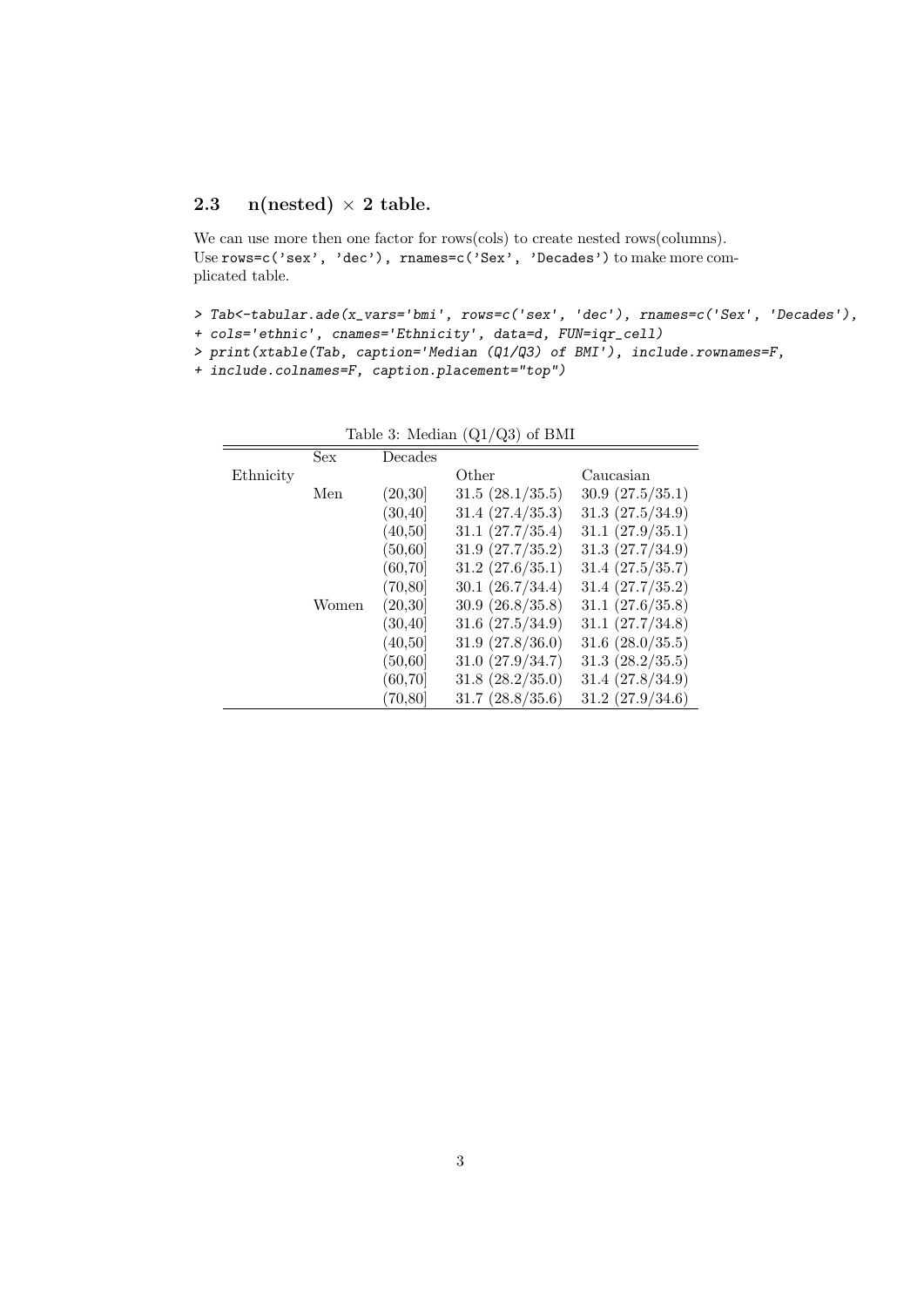## 2.4  $n \times n$  nested table.

Now we use an other cell function n\_cell to save space for a big table. This function returns only the number of observation in each cell. Furthermore we use the factors for rows and cols in other way.

```
> Tab<-tabular.ade(x_vars='bmi',
```

```
+ rows=c('dec','bmi_q'), rnames=c('Decades','BMI Quantiles'),
```

```
+ cols=c('sex', 'ethnic'), cnames=c('Sex', 'Ethnicity'), data=d, FUN=n_cell)
```
> print(xtable(Tab, caption='N of Obs.'), include.rownames=F, include.colnames=F,

```
+ caption.placement="top")
```

|           |          | Table 4: N of Obs.                    |          |           |        |           |
|-----------|----------|---------------------------------------|----------|-----------|--------|-----------|
|           | Decades  | <b>BMI</b> Quantiles                  |          |           |        |           |
| Sex       |          |                                       | Men      |           | Women  |           |
| Ethnicity |          |                                       | Other    | Caucasian | Other  | Caucasian |
|           | (20, 30) | (14.8, 27.7)                          | 47       | 173       | 64     | 155       |
|           |          | (27.7, 31.3)                          | 64       | 167       | 45     | 150       |
|           |          | $\left\langle 31.3,35.2\right\rangle$ | $57\,$   | 150       | 42     | 125       |
|           |          | (35.2, 65.2)                          | $58\,$   | 162       | $53\,$ | 164       |
|           | (30, 40] | (14.8, 27.7)                          | $50\,$   | 172       | 57     | 157       |
|           |          | (27.7, 31.3)                          | 37       | 144       | 48     | 169       |
|           |          | (31.3, 35.2)                          | $48\,$   | 164       | 67     | 161       |
|           |          | (35.2, 65.2)                          | 46       | 149       | 50     | 146       |
|           | (40,50]  | (14.8, 27.7)                          | $63\,$   | 156       | 53     | 145       |
|           |          | (27.7, 31.3)                          | 65       | 180       | 42     | 158       |
|           |          | $\left[31.3,35.2\right]$              | $55\,$   | 153       | 56     | 157       |
|           |          | (35.2, 65.2)                          | $64\,$   | 161       | 63     | 173       |
|           | (50, 60] | (14.8, 27.7)                          | 55       | 137       | 47     | 144       |
|           |          | (27.7, 31.3)                          | $48\,$   | 139       | 55     | 171       |
|           |          | (31.3, 35.2)                          | $63\,$   | 142       | 57     | 152       |
|           |          | (35.2, 65.2)                          | 56       | 131       | 44     | 162       |
|           | (60, 70) | (14.8, 27.7)                          | $\rm 49$ | 167       | 47     | 151       |
|           |          | (27.7, 31.3)                          | $52\,$   | 135       | $55\,$ | 160       |
|           |          | (31.3, 35.2)                          | 46       | 145       | 58     | 177       |
|           |          | (35.2, 65.2)                          | $48\,$   | 168       | 50     | 148       |
|           | (70, 80) | (14.8, 27.7)                          | 60       | 150       | 39     | 141       |
|           |          | (27.7, 31.3)                          | 50       | 140       | 54     | 160       |
|           |          | (31.3, 35.2)                          | 33       | 154       | 57     | 163       |
|           |          | $\left( 35.2,\!65.2 \right]$          | 44       | 154       | 56     | 132       |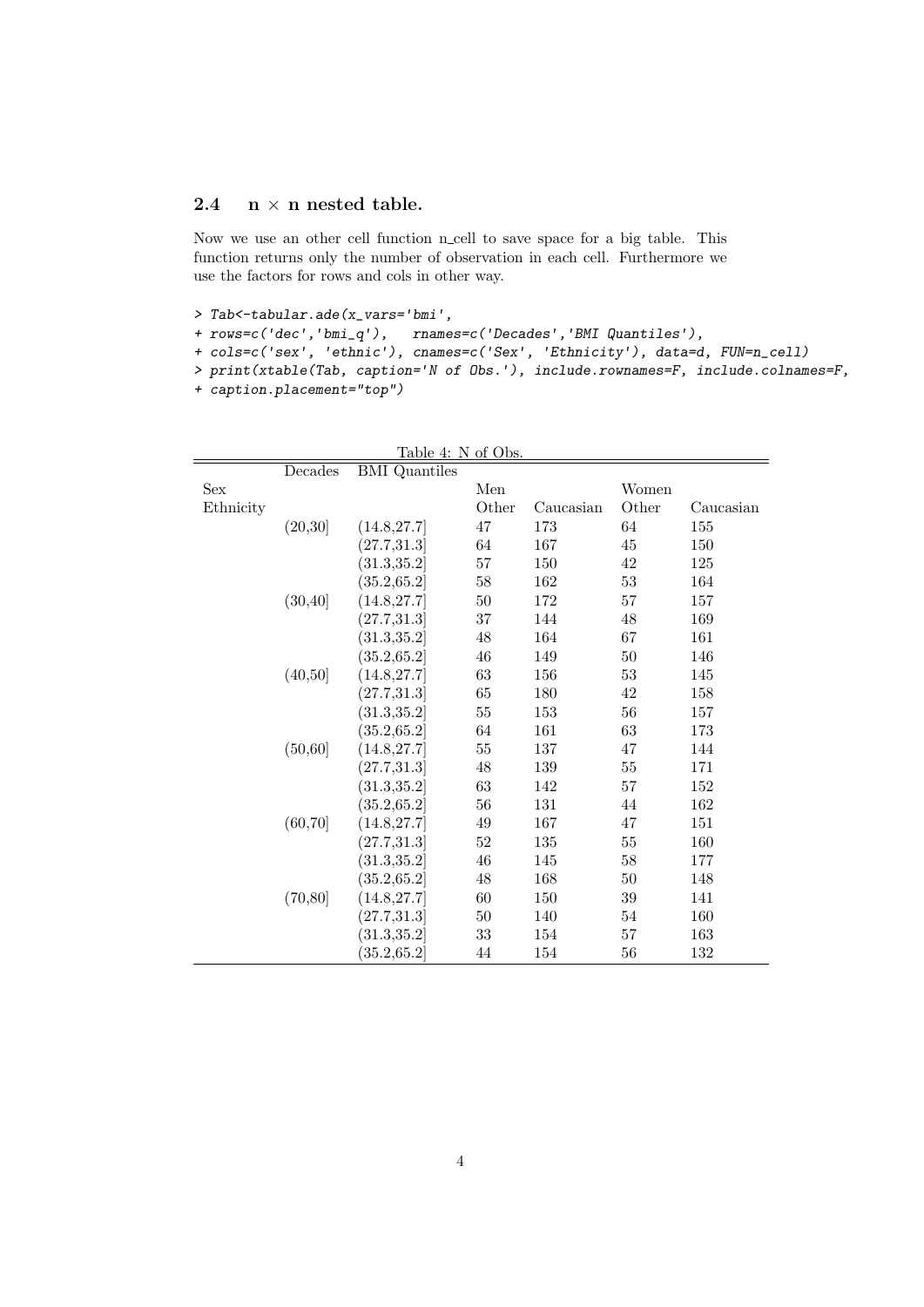## 2.5  $n \times 1$  table.

With cell function quantile\_cell we can calculate any quantiles. Let's make a big table with only one column. With additional parameter probs = 0.95 we choose the 95th quantile.

- > Tab<-tabular.ade(x\_vars='bmi', xname='BMI',
- + rows=c('sex','ethnic','disease','treat'),
- + rnames=c('Sex', 'Ethnicity', 'Disease', 'Treatment'),
- + data=d, FUN=quantile\_cell, probs=0.95)
- > print(xtable(Tab, caption='95th quantile of BMI'), include.rownames=F,
- + include.colnames=F,caption.placement="top")

|       | rabic 9. Jour quantific or DMI |         |               |      |
|-------|--------------------------------|---------|---------------|------|
| Sex   | Ethnicity                      | Disease | Treatment     |      |
| Men   | Other                          | no      | no            | 42.0 |
|       |                                |         | yes           | 41.9 |
|       |                                | yes     | no            | 43.0 |
|       |                                |         | yes           | 44.8 |
|       | Caucasian                      | no      | no            | 41.4 |
|       |                                |         | yes           | 42.8 |
|       |                                | yes     | no            | 43.2 |
|       |                                |         | yes           | 42.0 |
| Women | Other                          | no      | $\mathbf{no}$ | 41.3 |
|       |                                |         | yes           | 41.7 |
|       |                                | yes     | no            | 42.4 |
|       |                                |         | yes           | 39.0 |
|       | Caucasian                      | no      | no            | 41.8 |
|       |                                |         | yes           | 41.2 |
|       |                                | yes     | no            | 40.4 |
|       |                                |         | yes           | 43.7 |
|       |                                |         |               |      |

Table 5: 95th quantile of BMI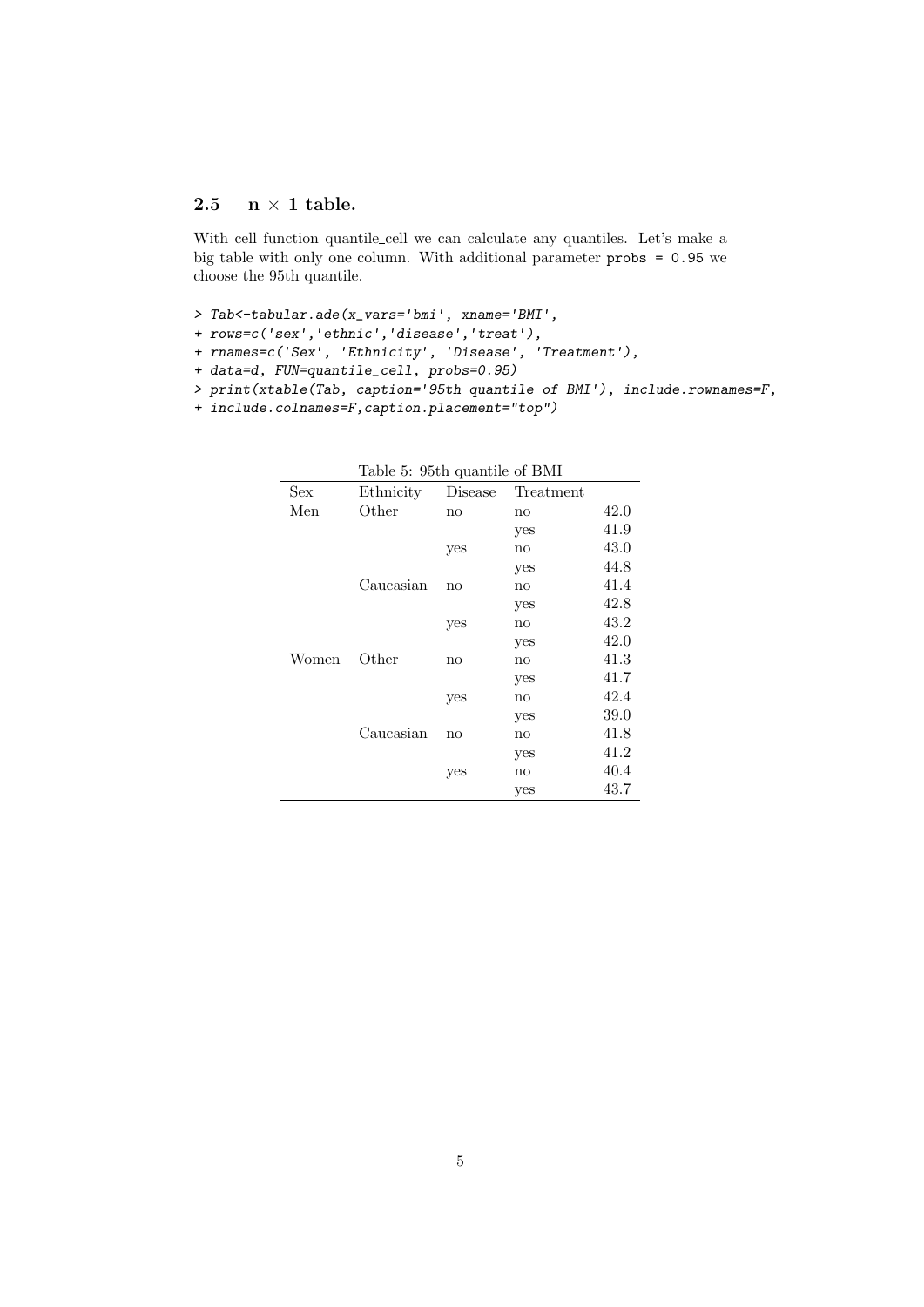## 3 Predefined cell functions

There are several predefined cell functions in this package. Here is a list. See the help pages from the package for more information.

- stat cell(basic parameters, digits=3, digits2=1)
- combi cell(basic parameters, digits=3, style=1)
- n cell(basic parameters, digits=0, type="n")
- mean sd cell(basic parameters, digits=3, style=1, nsd=1)
- iqr cell(basic parameters, digits=3, add\_n=FALSE)
- quantile cell(basic parameters, digits=3, probs=0.5, plabels=FALSE)
- eventpct cell(basic parameters, digits=1, digits2=0, event=2, type=1)
- miss cell(basic parameters, pct=FALSE, digits=0, prefix="", suf $fix="")$
- o corr\_p\_cell(basic parameters, digits=3)
- mode cell(basic parameters, digits=3)

basic parameters are x, y, z, w, cell\_ids, row\_ids, col\_ids, vnames, vars, n\_min each cell function must take this parameters. They will be automatically passed from tabular.and function. Most of the functions uses only the x variable for calculations and w for weighted calculations. Only corr\_p\_cell and stat\_p\_cell uses y variable. Additional parameters like digits = 3 can be used in tabular.ade( ,...) instead of the points.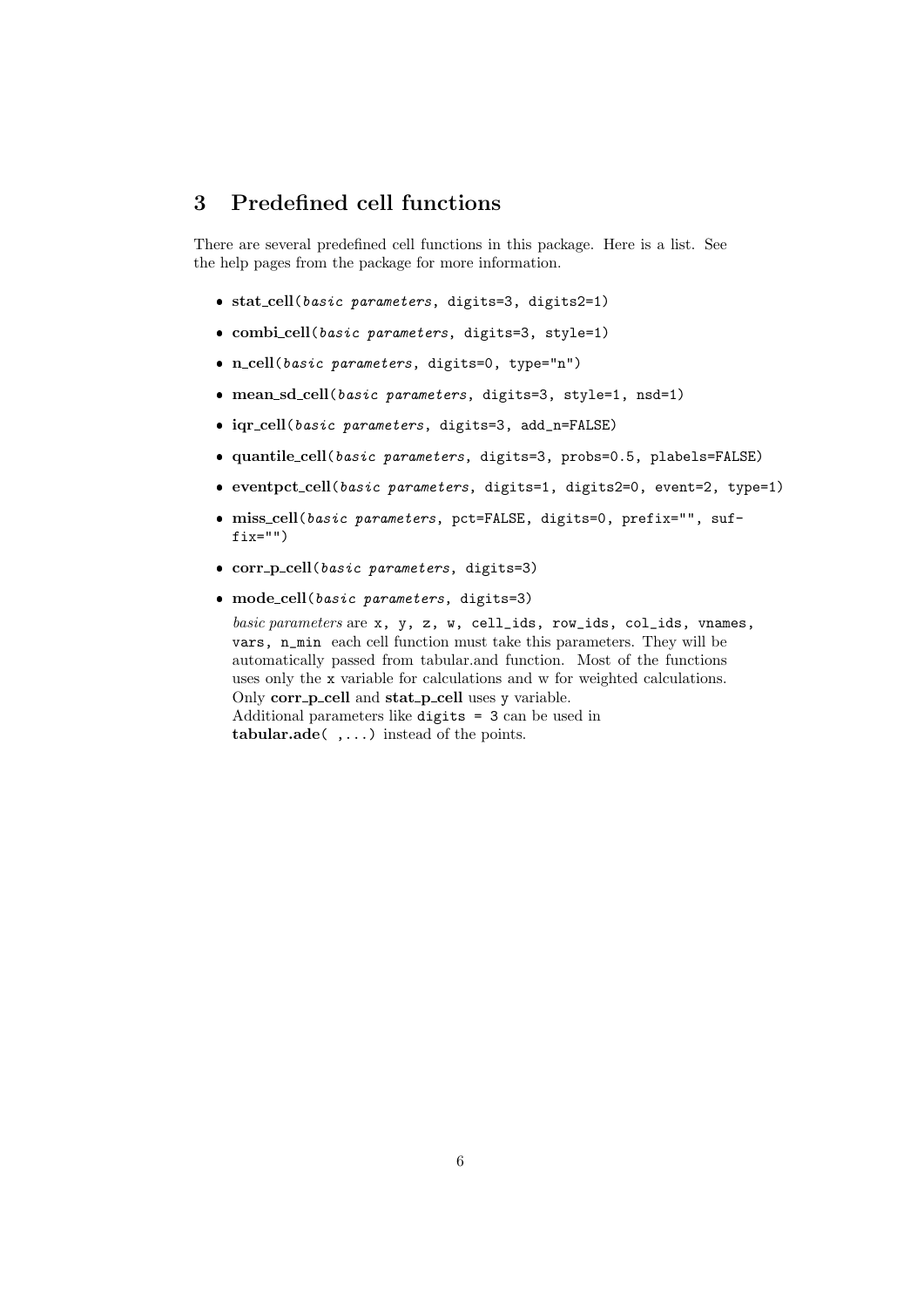# 4 Writing custom cell function

There is a possibilityl to write your own cell-function. It allows all possible designs of the cell and a lot more.

#### 4.1 A example of an own custom cell function.

```
my_cell<- function(x, y, z, w, cell_ids, row_ids, col_ids, vnames, vars, n_min)
\sqrt{ }out<- format(mean(x[cell_ids], na.rm=T), digits = 3)
 return(out)
}
```
tab<-tabular.ade(x\_vars='age', rows='sex', rnames='Sex', cols='dec', cnames='Decades', data=d, FUN=my\_cell)

It must take the basic parameters: x, y, z, w, cell\_ids, row\_ids, col\_ids, vnames, vars, n\_min , but it can take more own parameters after the basic parameters.

| rapie of Mean Age |       |          |          |         |          |          |          |
|-------------------|-------|----------|----------|---------|----------|----------|----------|
|                   | Sex   |          |          |         |          |          |          |
| Decades           |       | (20, 30) | (30, 40] | (40,50) | (50, 60] | (60, 70) | (70, 80) |
|                   | Men   | 25.4     | 35.6     | 45.5    | 55.6     | 65.7     | 75.5     |
|                   | Women | 25.4     | 35.4     | 45.4    | 55.2     | 65.5     | 75.2     |

 $Table 6: Mon A$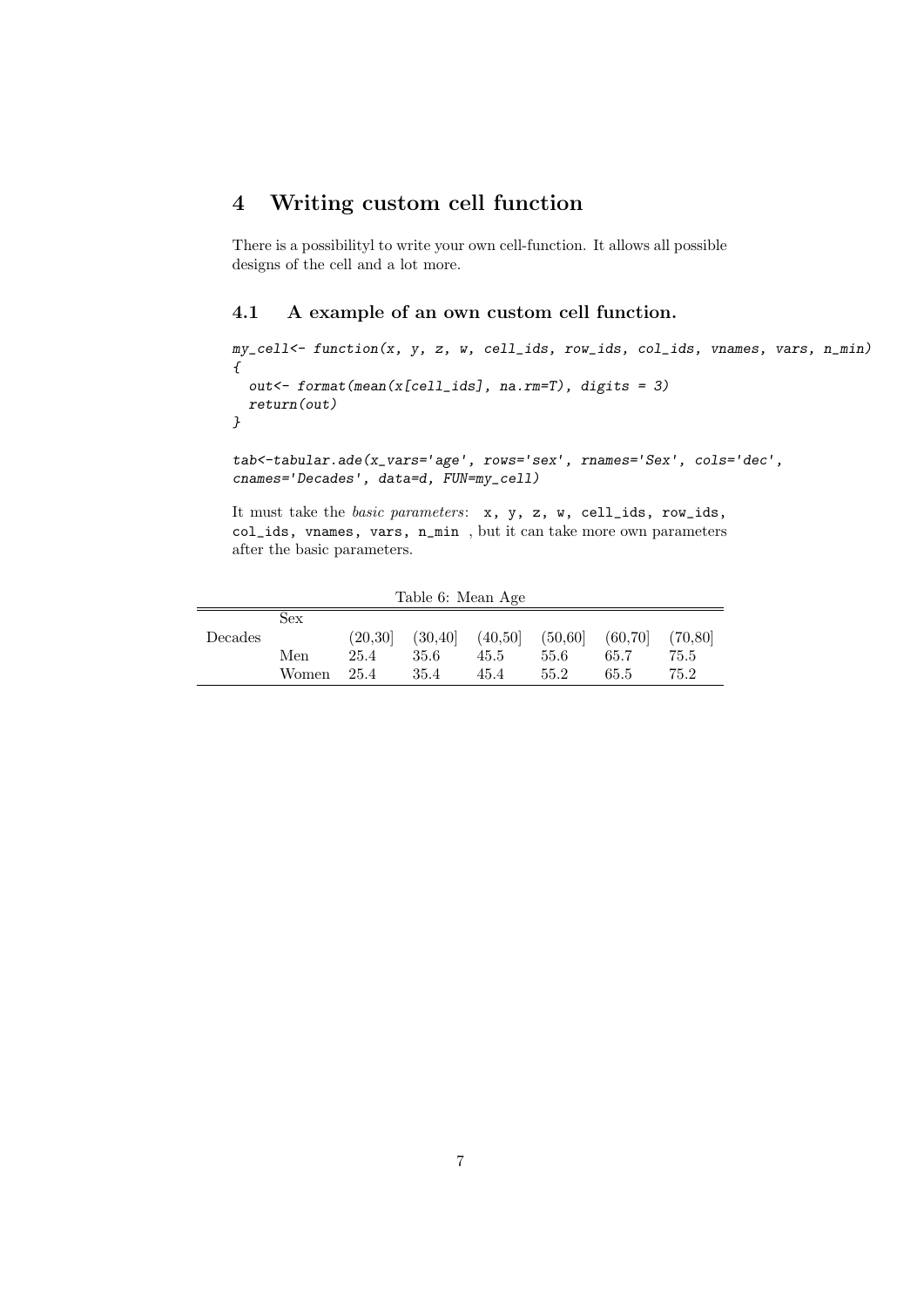## 4.2 An other simple example of a own custom cell function.

```
my_cell<- function(x, y, z, w, cell_ids, row_ids, col_ids, vnames, vars, n_min)
{
 out<- NULL
 tab<-table(x[cell_ids])
 for(i in 1:length(tab)){
    out<- paste(out, levels(x)[i],': ' ,tab[i], sep='')
    if(i<length(tab)) out<- paste(out, ', ', sep='')
  }
 return(out)
}
```
tab<-tabular.ade(x\_vars='sex', rows='dec', rnames='Decades', cols='stage', cnames='Stage', data=d, FUN=my\_cell)

|  |  | Table 7: Frequencies |  |
|--|--|----------------------|--|
|--|--|----------------------|--|

|       | Decades  |                      |                             |                    |
|-------|----------|----------------------|-----------------------------|--------------------|
| Stage |          |                      | $\mathcal{D}_{\mathcal{L}}$ | 3                  |
|       | (20, 30] | Men: 444, Women: 408 | Men: 341, Women: 307        | Men: 93, Women: 83 |
|       | (30, 40] | Men: 404, Women: 418 | Men: 341, Women: 357        | Men: 65, Women: 81 |
|       | (40, 50] | Men: 441, Women: 432 | Men: 373, Women: 331        | Men: 83, Women: 84 |
|       | (50, 60] | Men: 369, Women: 427 | Men: 330, Women: 330        | Men: 72, Women: 75 |
|       | (60, 70) | Men: 400, Women: 426 | Men: 323, Women: 339        | Men: 87, Women: 81 |
|       | (70, 80) | Men: 391, Women: 365 | Men: 321, Women: 347        | Men: 73, Women: 90 |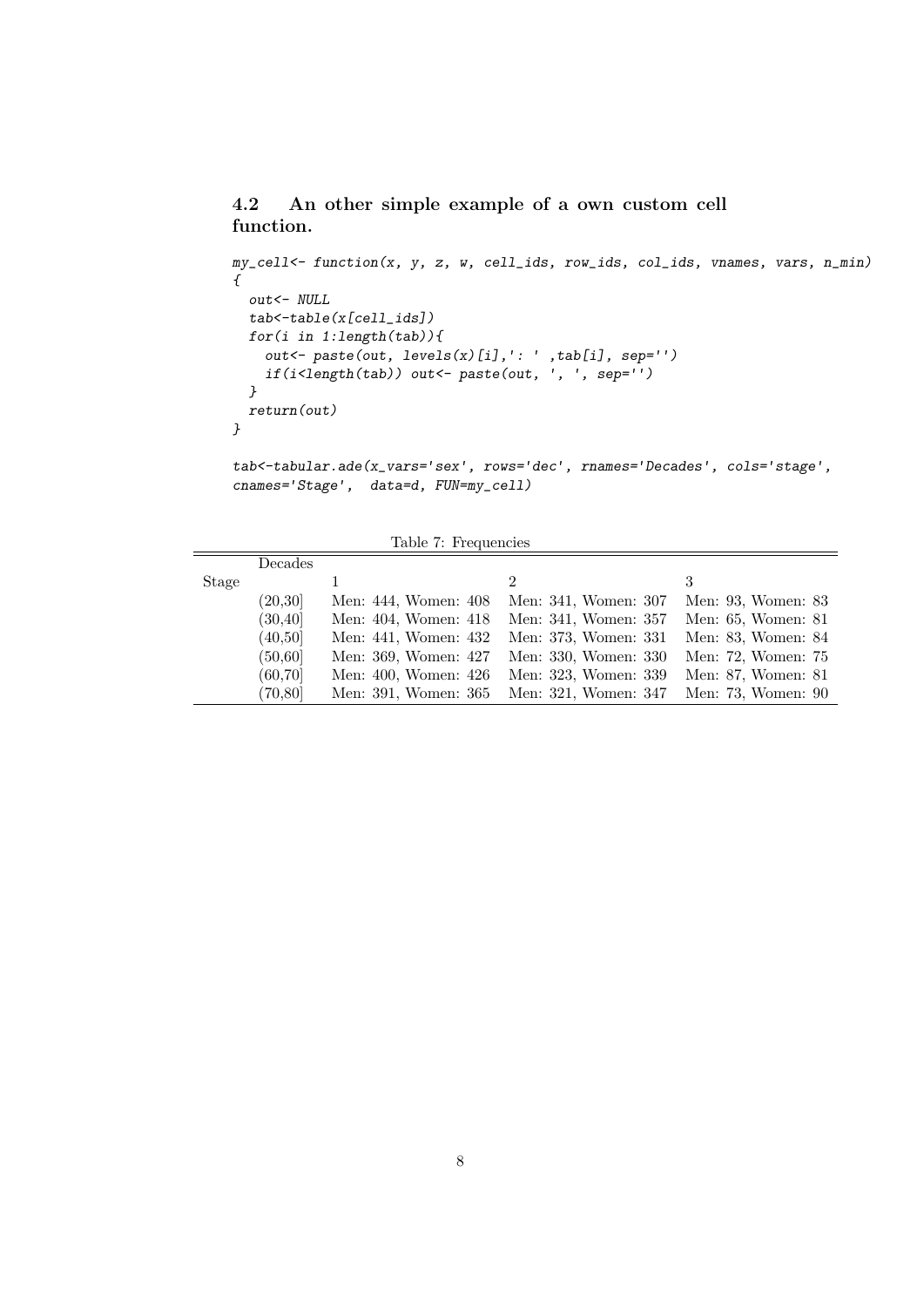#### 4.3 More complicated cell function.

```
b<sub>cell</sub> < function(x, y, z, w, cell_ids, row_ids, col_ids, vnames, vars, n_min){
out<- NULL
if(length(unique(x)) == 2){lv -levels(x)n < -sum(x[cell\_ids] == lw[2])N <-sum(table(x[cell_ids]))
out<- paste(levels(x)[2],': ' , format((n/N)*100, digits=3), '% (N:',n,')',sep='')
}
if (!is.factor(x) \& length(unique(x)) > 2){
quant <- format(quantile(x[cell_ids], c(0.25, 0.5, 0.75), na.rm=TRUE), digits=3)
out<- paste(quant[1], ' (',quant[2],'/',quant[3],')', sep='')
}
if(is.factor(x) & length(unique(x)) > 2){
lv -levels(x)n <-table(x[cell_ids])
N <-sum(table(x[cell_ids]))
out <- paste(lv,': ', format((n/N)*100, digits=3), '%', collapse=' | ', sep='')
}
return(out)
}
```
tab<-tabular.ade(x\_vars=c('bmi','ethnic','stage'), xname=c('BMI','Ethnicity','Stages' cols='sex', cnames='Sex', data=d, FUN=base\_cell)

|            |           | Table 8: Diverse variables   |                                                                                     |
|------------|-----------|------------------------------|-------------------------------------------------------------------------------------|
| <b>Sex</b> |           | Men                          | Women                                                                               |
|            | BMI       | 27.6(31.2/35.2)              | 27.8(31.4/35.2)                                                                     |
|            | Ethnicity | Caucasian: $74.5\%$ (N:3713) | Caucasian: 74.8% (N:3754)                                                           |
|            | Stages    |                              | 1: $49.41\%$   2: $41.04\%$   3: $9.56\%$ 1: $49.67\%$   2: $40.45\%$   3: $9.88\%$ |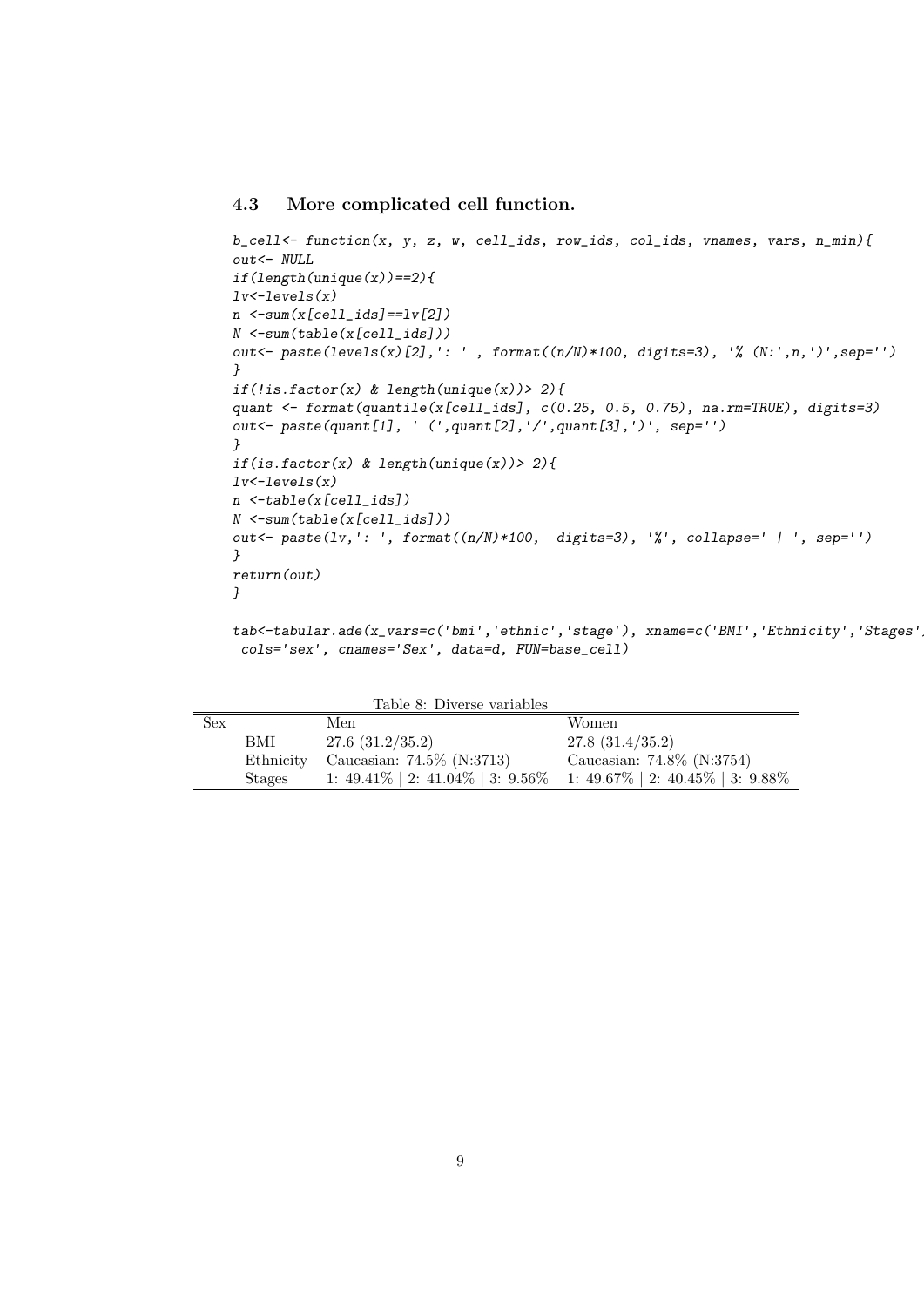## 5 Multivariable tables

## 5.1 T-test. Usage of x and y variables.

```
t_test_cell<- function(x, y, z, w, cell_ids, row_ids, col_ids, vnames, vars, n_min)
\{v \leftarrow x[cell\_ids]group <- y[cell_ids]
test<-t.test(v[which(group==levels(group)[1])], v[which(group==levels(group)[2])])
mdiff<- format(diff(test$estimate), digits=3)
p<- base:::format.pval(test$p.value, digits=2, eps=0.0001)
out<- paste('Diff: ', mdiff, ', p-value: ', p, sep='')
return(out)
}
```

```
tab<-tabular.ade(x_vars='bmi', xname='BMI', y_vars='ethnic', yname='Ethnicity',
rows='dec', rnames='Decades', cols='sex', cnames='Sex', data=d, FUN=t_test_cell)
```

| Table 9: T test for BMI means between Ethnicity |  |
|-------------------------------------------------|--|
|-------------------------------------------------|--|

|     | Decades  |                                 |                              |
|-----|----------|---------------------------------|------------------------------|
| Sex |          | Men                             | Women                        |
|     | (20,30]  | Diff: -0.483, p-value: 0.24     | Diff: 0.302, p-value: 0.53   |
|     | (30, 40] | Diff: -0.194, p-value: 0.71     | Diff: -0.305, p-value: 0.47  |
|     | (40,50]  | Diff: 0.171, p-value: 0.7       | Diff: -0.0821, p-value: 0.86 |
|     | (50, 60] | Diff: -0.442, p-value: 0.33     | Diff: 0.185, p-value: 0.69   |
|     | (60, 70) | Diff: $-0.15$ , p-value: $0.76$ | Diff: -0.0931, p-value: 0.83 |
|     | (70, 80) | Diff: 0.769, p-value: 0.13      | Diff: -0.594, p-value: 0.19  |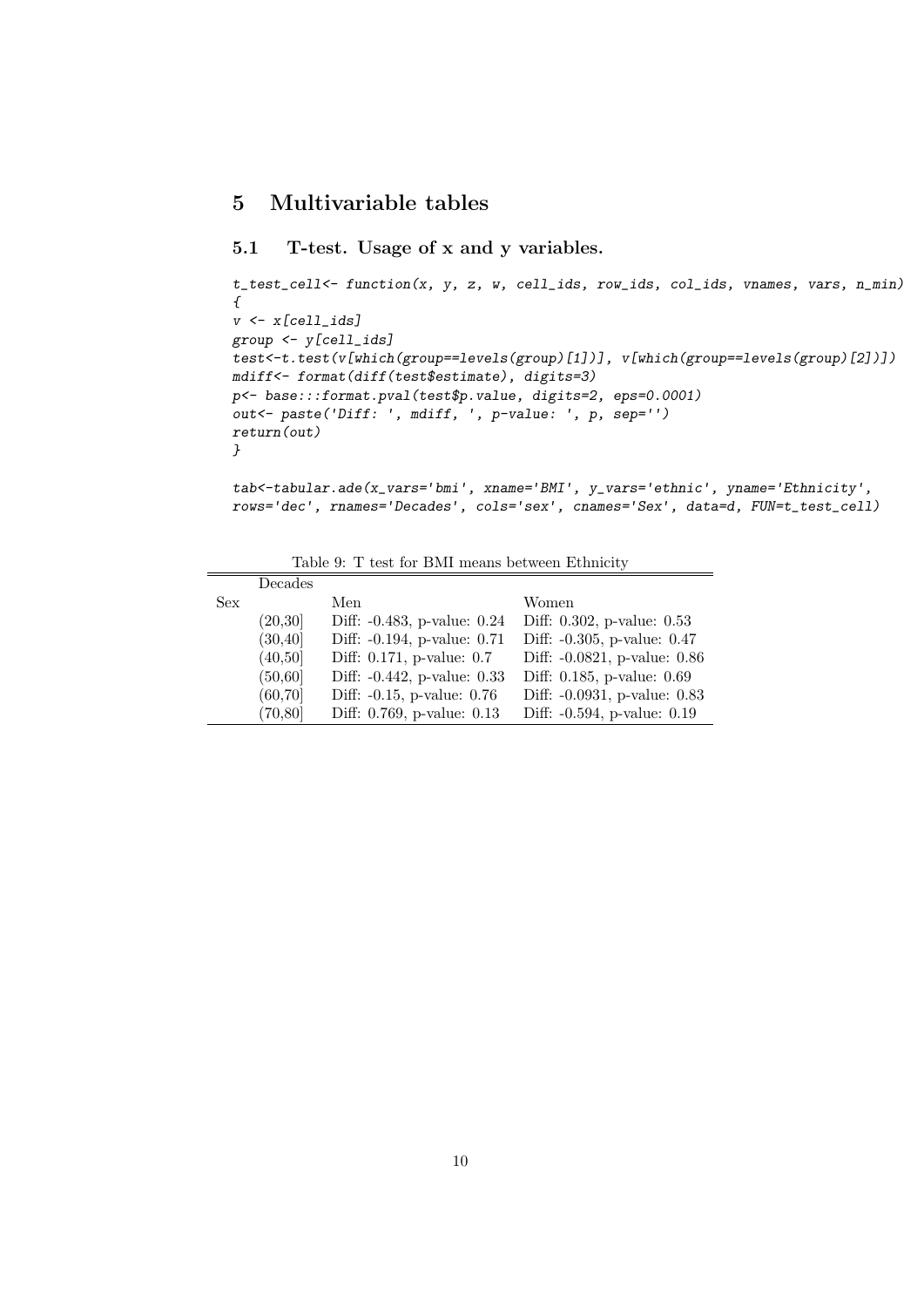#### 5.2 Multiple x or y variables.

There's a possibility to pass more than one variable to x\_vars or x\_vars. In this way we can create for example a correlation matrix.

```
> vars <-c('age', 'weight', 'height', 'bmi')
```
> vlabels <-c('Age', 'Weight', 'Height', 'BMI')

> tab<-tabular.ade(x\_vars=vars, xname=vlabels, y\_vars=vars, yname=vlabels, data=d,

```
+ FUN=corr_p_cell, digits=2)
```
> print(xtable(tab, caption='Pearson correlation'), include.rownames=F,

```
+ include.colnames=F,caption.placement="top")
```

| Table 10: Pearson correlation |      |        |         |         |  |
|-------------------------------|------|--------|---------|---------|--|
|                               | Age  | Weight | Height  | BMI     |  |
| Age                           | 1.00 | 0.01   | 0.00    | 0.01    |  |
| Weight                        | 0.01 | 1.00   | 0.01    | 0.69    |  |
| Height                        | 0.00 | 0.01   | 1.00    | $-0.71$ |  |
| BMI                           | 0.01 | 0.69   | $-0.71$ | 1.00    |  |

#### 5.3 Multiple x with nested columns.

Or just multiple x variable. Then they will be listed line by line.

```
> vars <-c('age', 'weight', 'height', 'bmi')
```

```
> vlabels <-c('Age', 'Weight', 'Height', 'BMI')
```

```
> tab<-tabular.ade(x_vars=vars, xname=vlabels,
```

```
+ cols=c('sex','stage'), cnames=c('Sex','Stage'), data=d, FUN=quantile_cell)
```

```
> print(xtable(tab, caption='Medians'), include.rownames=F,
```
+ include.colnames=F,caption.placement="top")

| Table 11: Medians |            |      |               |       |       |      |      |  |
|-------------------|------------|------|---------------|-------|-------|------|------|--|
| <b>Sex</b>        |            | Men  |               |       | Women |      |      |  |
| <b>Stage</b>      |            |      | $\mathcal{D}$ | 3     | 1     |      | 3    |  |
|                   | Age        | 49.0 | 49.0          | 50.0  | 50.0  | 51.0 | 50.0 |  |
|                   | Weight     | 80.1 | 79.7          | -80.4 | 80.2  | 80.5 | 80.5 |  |
|                   | Height     | 1.60 | 1.60          | 1.59  | 1.60  | 1.60 | 1.60 |  |
|                   | <b>BMI</b> | 31.2 | 31.3          | 31.4  | 31.3  | 31.4 | 31.5 |  |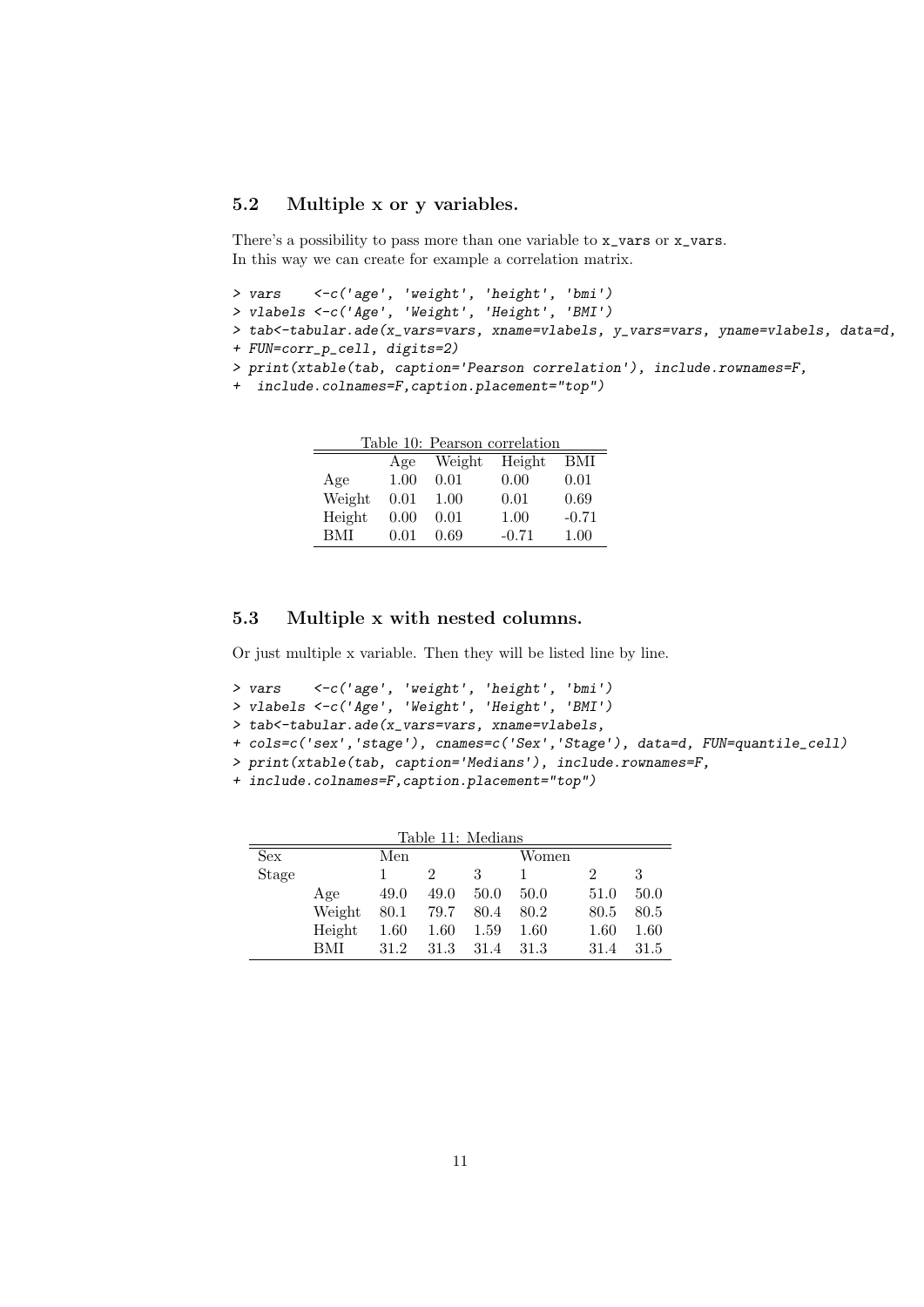# 6 Complex tables

## 6.1 The 'ALL' keyword.

The ALL keyword after a factor in rows or cols, adds additional group without separating in levels of this factor.

tab<-tabular.ade(x\_vars='sex', rows=c('treat', 'ALL'), rnames=c('Treatment'), cols=c('disease', 'ALL'), cnames=c('Disease'), data=d, FUN=n\_cell, alllabel='both')

| $\text{r}$ and $\text{r}$ $\text{r}$ $\text{r}$ $\text{r}$ $\text{r}$ $\text{r}$ $\text{r}$ $\text{r}$ $\text{r}$ $\text{r}$ $\text{r}$ $\text{r}$ $\text{r}$ $\text{r}$ $\text{r}$ $\text{r}$ $\text{r}$ $\text{r}$ $\text{r}$ $\text{r}$ $\text{r}$ $\text{r}$ $\text{r}$ $\text{r}$ $\text{r}$ $\text{r}$ |           |      |      |               |  |  |  |  |
|--------------------------------------------------------------------------------------------------------------------------------------------------------------------------------------------------------------------------------------------------------------------------------------------------------------|-----------|------|------|---------------|--|--|--|--|
|                                                                                                                                                                                                                                                                                                              | Treatment |      |      |               |  |  |  |  |
| Disease                                                                                                                                                                                                                                                                                                      |           | no   | yes  | $_{\rm both}$ |  |  |  |  |
|                                                                                                                                                                                                                                                                                                              | no        | 7159 | 833  | 7992          |  |  |  |  |
|                                                                                                                                                                                                                                                                                                              | yes       | 1798 | 210  | 2008          |  |  |  |  |
|                                                                                                                                                                                                                                                                                                              | both      | 8957 | 1043 | 10000         |  |  |  |  |
|                                                                                                                                                                                                                                                                                                              |           |      |      |               |  |  |  |  |

Table 12: Contingency table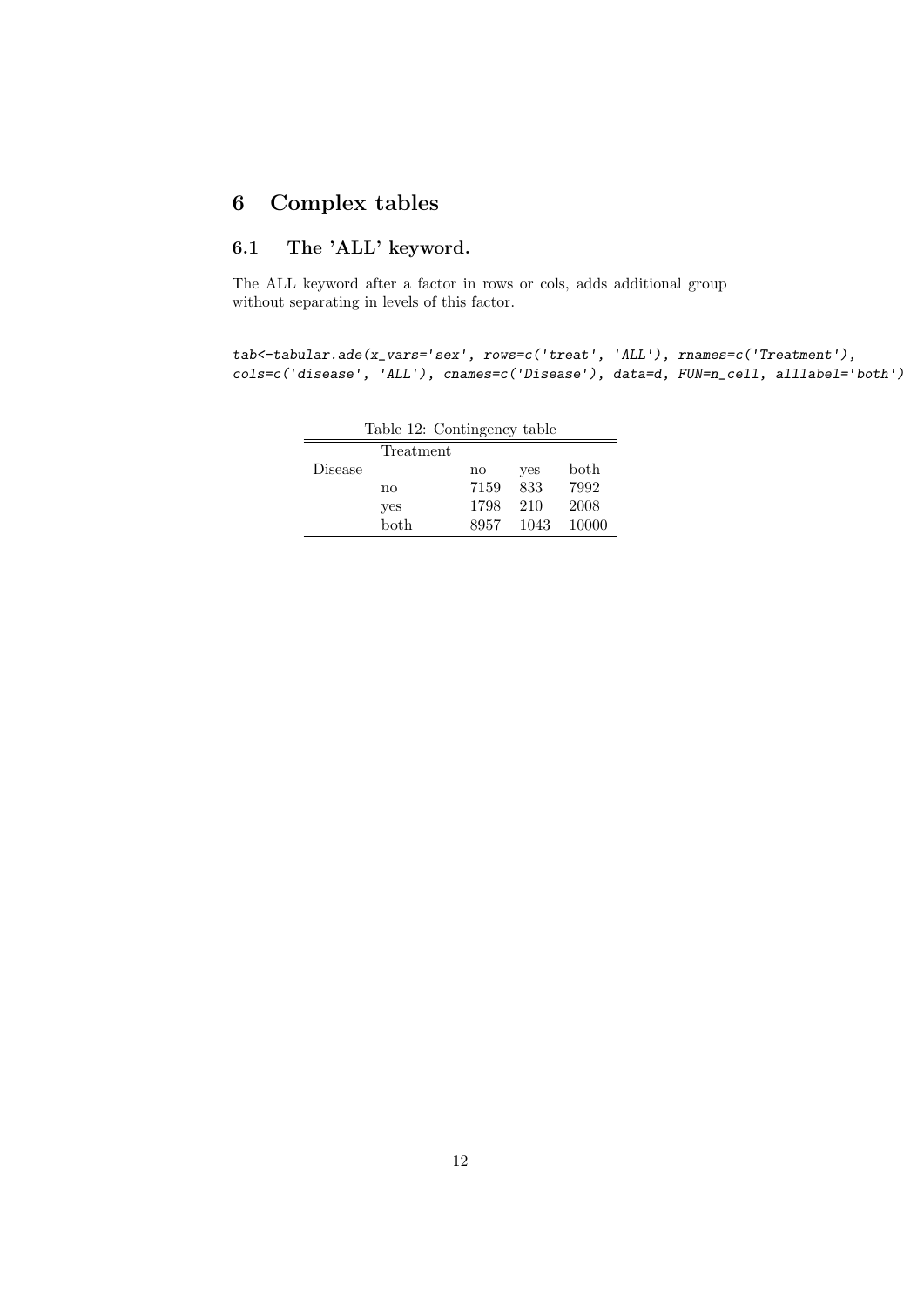# 6.2 Weighted tables.

Most of predefined cell functions support weighting with w=weights.

 ${\tt tab<-tabular}. \label{ex} \texttt{ade(x_vars='sex',\ rows=c('sex', 'ALL', 'ethnic', 'stage'),}$ rnames=c('Sex','Ethnicity', 'Stage'), w='ws', data=d, FUN=n\_cell, digits=1)

| Table 13: weighted N |           |                |        |  |  |  |  |
|----------------------|-----------|----------------|--------|--|--|--|--|
| Sex                  | Ethnicity | Stage          |        |  |  |  |  |
| Men                  | Other     | 1              | 486.1  |  |  |  |  |
|                      |           | 2              | 408.0  |  |  |  |  |
|                      |           | 3              | 95.8   |  |  |  |  |
|                      | Caucasian | 1              | 1459.6 |  |  |  |  |
|                      |           | $\overline{2}$ | 1224.7 |  |  |  |  |
|                      |           | 3              | 283.6  |  |  |  |  |
| Women                | Other     | 1              | 504.5  |  |  |  |  |
|                      |           | $\overline{2}$ | 413.3  |  |  |  |  |
|                      |           | 3              | 107.0  |  |  |  |  |
|                      | Caucasian | 1              | 1504.3 |  |  |  |  |
|                      |           | $\overline{2}$ | 1212.1 |  |  |  |  |
|                      |           | 3              | 295.2  |  |  |  |  |
| Total                | Other     | 1              | 990.5  |  |  |  |  |
|                      |           | 2              | 821.2  |  |  |  |  |
|                      |           | 3              | 202.7  |  |  |  |  |
|                      | Caucasian | 1              | 2963.9 |  |  |  |  |
|                      |           | 2              | 2436.7 |  |  |  |  |
|                      |           | 3              | 578.8  |  |  |  |  |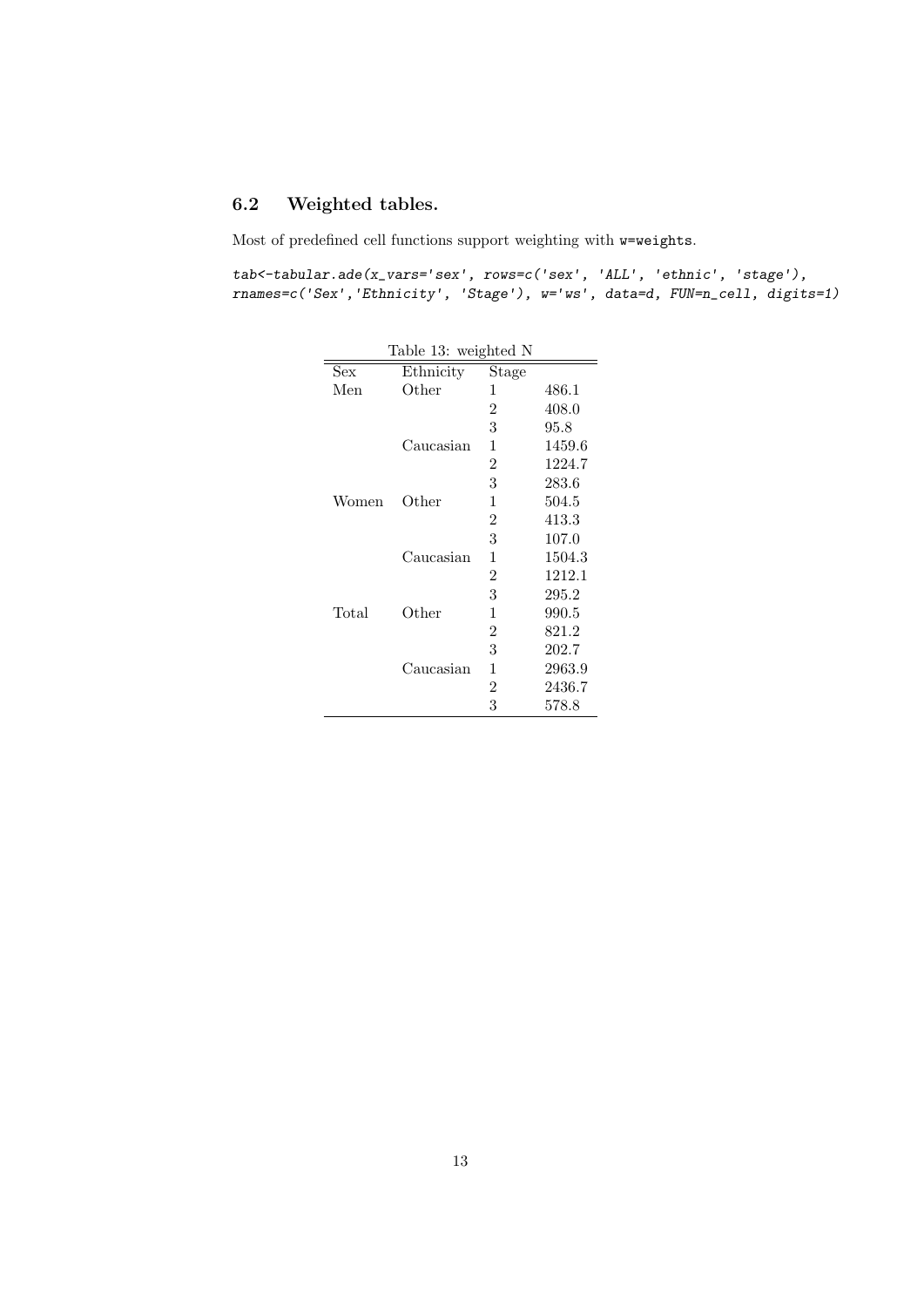## 6.3 Various statistics in a table.

The predefined cell functions stat cell can calculate several statistics. You can choose the statistics with keywords in x\_vars or y\_vars.

vars <-c('age', 'weight', 'height', 'bmi') vlabels <-c('Age', 'Weight', 'Height', 'BMI') keywords <-c('MIN', 'MAX', 'MEAN', 'SD', 'CV', 'SKEW', 'KURT') keylabels <-c('Min', 'Max', 'Mean', 'SD', 'CV', 'Skewness', 'Kurtosis')

tab<-tabular.ade(x\_vars=vars, xname=vlabels, y\_vars=keywords, yname=keylabels, data=d, FUN=stat\_cell)

|        |          |           |             |       | Table 14: Various statistics |           |          |
|--------|----------|-----------|-------------|-------|------------------------------|-----------|----------|
|        | Min      |           | Max Mean SD |       | CV –                         | Skewness  | Kurtosis |
| Age    | 20.0     | 80.0      | 49.9        | 17.4  | 0.348                        | 0.0150    | $-1.20$  |
| Weight | 35.2 115 |           | 80.0        | 10.0  | 0.125                        | $-0.0475$ | 0.0314   |
| Height |          | 1.19 2.02 | 1.60        | 0.101 | 0.0630                       | 0.0107    | 0.0500   |
| BMI    | 14.8     | 65.2      | 31.7        | 5.69  | 0.180                        | 0.484     | 0.671    |

Table 14: Various statistics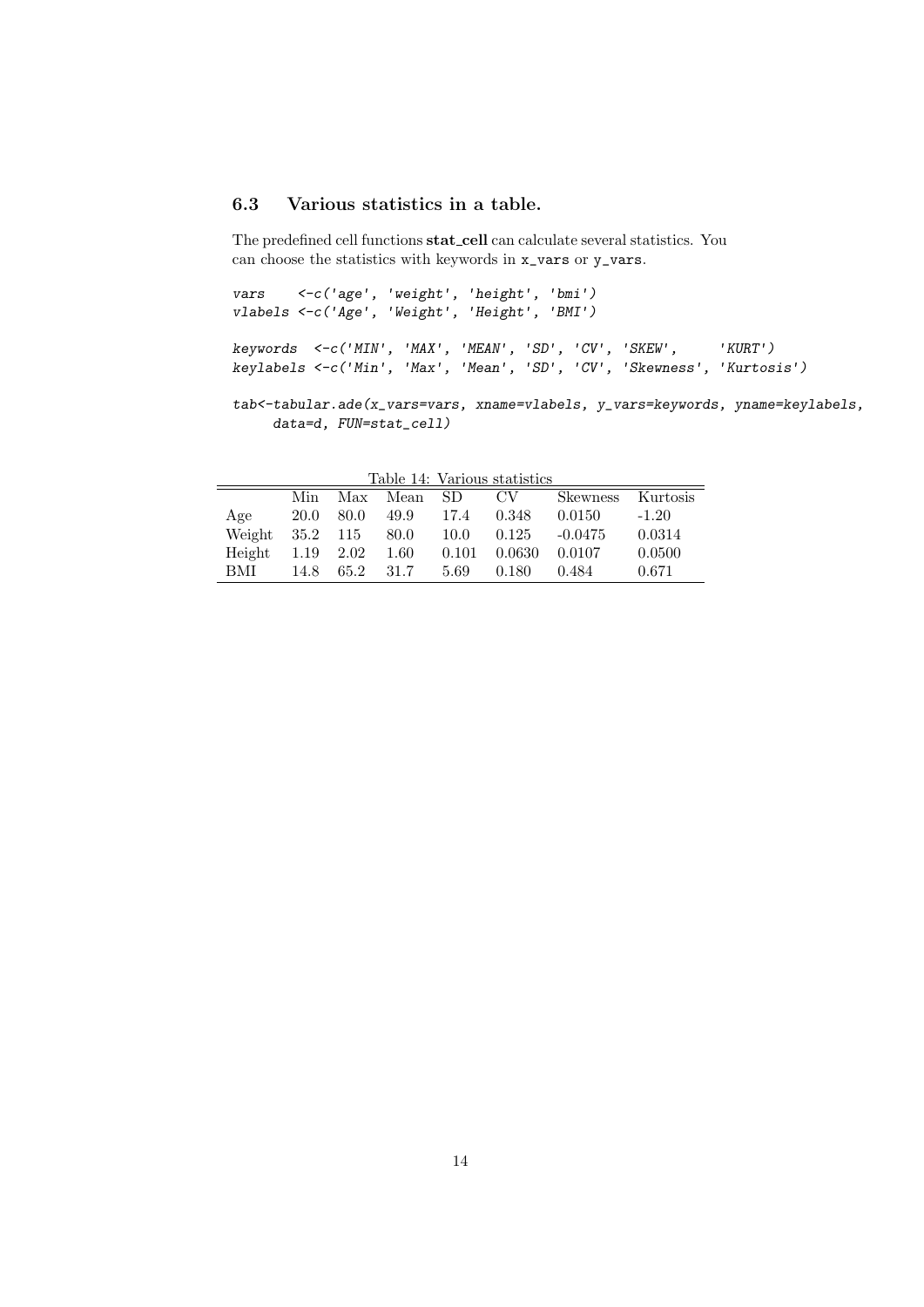Or combined with rows parameter.

```
keywords <-c('N', 'MIN', 'MAX', 'MEAN', 'SD')
keylabels <-c('N', 'Min', 'Max', 'Mean', 'SD')
```

```
tab<-tabular.ade(x_vars=vars, xname=vlabels, y_vars=keywords, yname=keylabels,
     rows=c('sex', 'ALL', 'ethnic'), rnames=c('Sex', 'Ethnicity'),
    data=d, FUN=stat_cell)
```

|        |       | rapie ro: | various statistics |      |      |      |           |
|--------|-------|-----------|--------------------|------|------|------|-----------|
|        | Sex   | Ethnicity |                    |      |      |      |           |
|        |       |           | N                  | Min  | Max  | Mean | <b>SD</b> |
| Age    | Men   | Other     | 1268               | 20.0 | 80.0 | 49.7 | 17.2      |
|        |       | Caucasian | 3713               | 20.0 | 80.0 | 49.8 | 17.6      |
|        | Women | Other     | 1265               | 20.0 | 80.0 | 50.1 | 17.3      |
|        |       | Caucasian | 3754               | 20.0 | 80.0 | 50.1 | 17.2      |
|        | Total | Other     | 2533               | 20.0 | 80.0 | 49.9 | 17.3      |
|        |       | Caucasian | 7467               | 20.0 | 80.0 | 50.0 | 17.4      |
| Weight | Men   | Other     | 1268               | 44.2 | 110  | 80.0 | 9.98      |
|        |       | Caucasian | 3713               | 41.1 | 114  | 79.8 | 10.1      |
|        | Women | Other     | 1265               | 43.1 | 111  | 80.5 | 10.0      |
|        |       | Caucasian | 3754               | 35.2 | 115  | 80.0 | 9.97      |
|        | Total | Other     | 2533               | 43.1 | 111  | 80.2 | 10.0      |
|        |       | Caucasian | 7467               | 35.2 | 115  | 79.9 | 10.0      |
| Height | Men   | Other     | 1268               | 1.19 | 1.98 | 1.60 | 0.103     |
|        |       | Caucasian | 3713               | 1.23 | 2.02 | 1.60 | 0.101     |
|        | Women | Other     | 1265               | 1.24 | 1.98 | 1.60 | 0.0989    |
|        |       | Caucasian | 3754               | 1.21 | 1.95 | 1.60 | 0.101     |
|        | Total | Other     | 2533               | 1.19 | 1.98 | 1.60 | 0.101     |
|        |       | Caucasian | 7467               | 1.21 | 2.02 | 1.60 | 0.101     |
| BМI    | Men   | Other     | 1268               | 15.0 | 58.7 | 31.7 | 5.88      |
|        |       | Caucasian | 3713               | 15.8 | 65.2 | 31.6 | 5.68      |
|        | Women | Other     | 1265               | 15.5 | 64.9 | 31.8 | 5.64      |
|        |       | Caucasian | 3754               | 14.8 | 58.6 | 31.7 | 5.66      |
|        | Total | Other     | 2533               | 15.0 | 64.9 | 31.7 | 5.76      |
|        |       | Caucasian | 7467               | 14.8 | 65.2 | 31.7 | 5.67      |

Table 15: Various statistics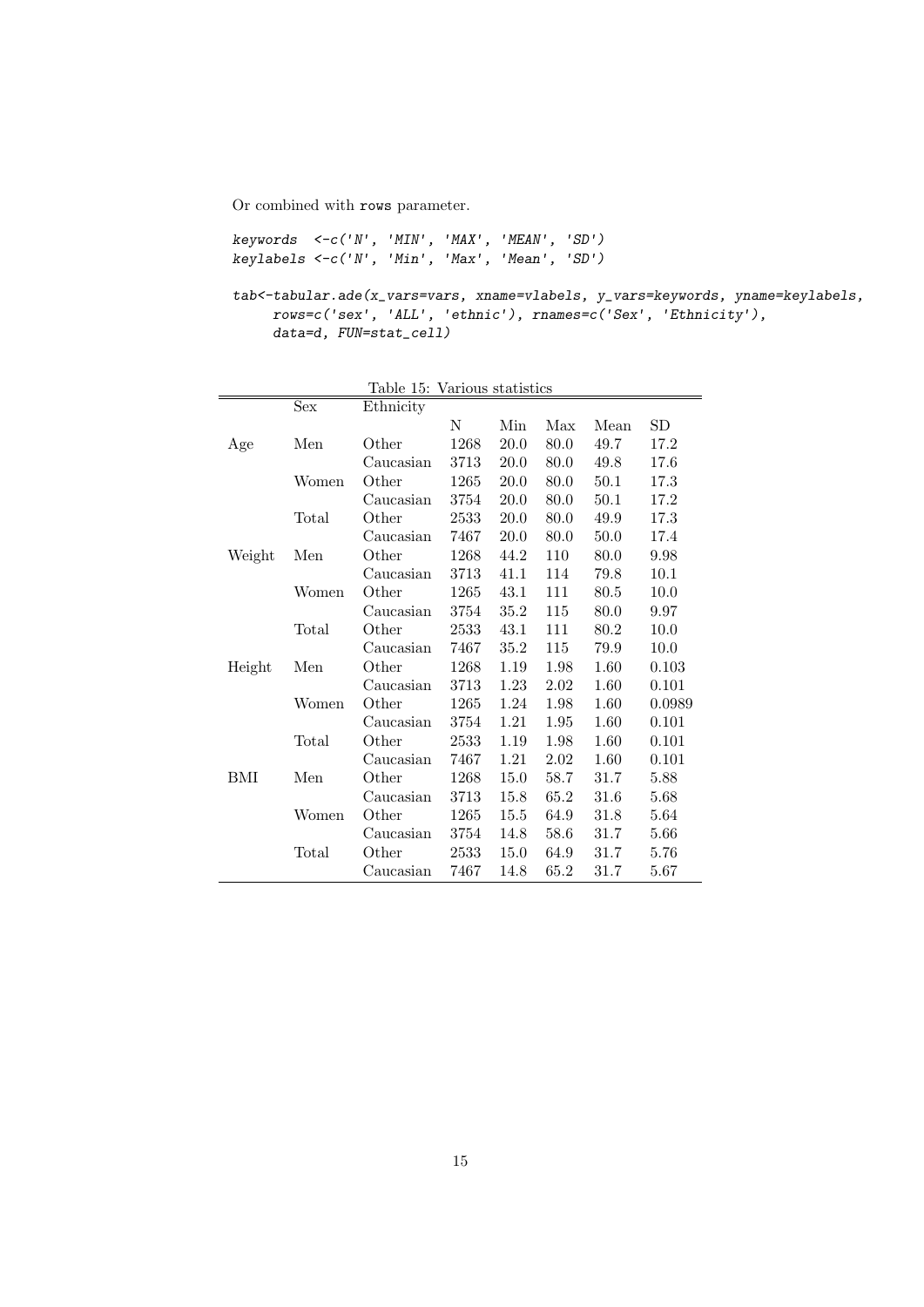Now using the keywords in x\_vars.

keywords <-c('N', 'MIN', 'MAX', 'MEAN', 'SD') keylabels <-c('N', 'Min', 'Max', 'Mean', 'SD')

tab<-tabular.ade(x\_vars=keywords, xname=keylabels, y\_vars=vars, yname=vlabels, rows=c('sex', 'ALL'), rnames=c('Sex'), data=d, FUN=stat\_cell)

| Table 16: Various statistics |       |       |        |        |       |  |  |
|------------------------------|-------|-------|--------|--------|-------|--|--|
|                              | Sex   |       |        |        |       |  |  |
|                              |       | Age   | Weight | Height | BMI   |  |  |
| N                            | Men   | 4981  | 4981   | 4981   | 4981  |  |  |
|                              | Women | 5019  | 5019   | 5019   | 5019  |  |  |
|                              | Total | 10000 | 10000  | 10000  | 10000 |  |  |
| Min                          | Men   | 20.0  | 41.1   | 1.19   | 15.0  |  |  |
|                              | Women | 20.0  | 35.2   | 1.21   | 14.8  |  |  |
|                              | Total | 20.0  | 35.2   | 1.19   | 14.8  |  |  |
| Max                          | Men   | 80.0  | 114    | 2.02   | 65.2  |  |  |
|                              | Women | 80.0  | 115    | 1.98   | 64.9  |  |  |
|                              | Total | 80.0  | 115    | 2.02   | 65.2  |  |  |
| Mean                         | Men   | 49.8  | 79.9   | 1.60   | 31.6  |  |  |
|                              | Women | 50.1  | 80.1   | 1.60   | 31.7  |  |  |
|                              | Total | 49.9  | 80.0   | 1.60   | 31.7  |  |  |
| SD                           | Men   | 17.5  | 10.0   | 0.101  | 5.73  |  |  |
|                              | Women | 17.3  | 9.98   | 0.100  | 5.66  |  |  |
|                              | Total | 17.4  | 10.0   | 0.101  | 5.69  |  |  |